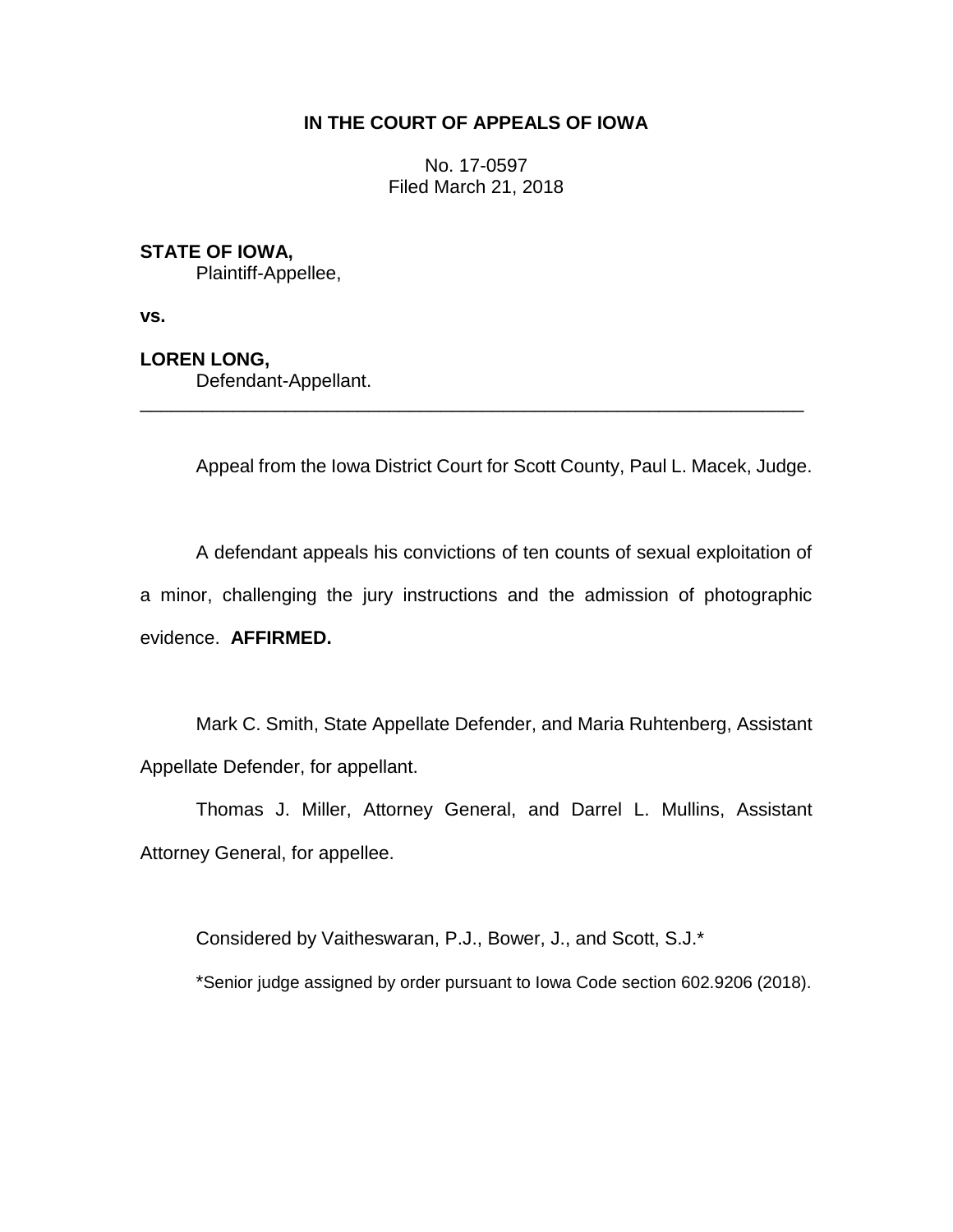## **SCOTT, Senior Judge.**

Following a jury trial, Loren Long was convicted of ten counts of sexual exploitation of a minor, in violation of Iowa Code section 728.12(3) (2015), for possessing child pornography. On appeal he asserts his counsel was ineffective for failing to object to the marshalling jury instruction he asserts violates the unanimity rule. He also claims the court abused its discretion in admitting an excessive amount of photographs of child pornography and child erotica. In addition, Long filed a pro se brief appearing to challenge the sufficiency of the evidence he possessed the child pornography. For the reasons stated herein, we affirm his convictions.

#### **I. Background Facts and Proceedings.**

In the fall of 2014, Long became a resident at Freedom Home Ministries, a nonprofit organization dedicated to helping those who are homeless and suffering from addiction start over with life. After several months, Long violated the house rules and was subject to immediate dismissal. After he went to work, staff with the ministry entered his room to pack up his belongings. During that process, the staff located a tote containing a large quantity of printed pictures, some of which contained photographs of children in a sexual manner. The staff contacted police, who obtained a search warrant and seized the pictures and a computer used by the residents.

The State filed ten counts against Long for his possession of child pornography. Prior to trial, Long filed a motion in limine seeking to restrict the number of photographs that could be shown to the jury. The court restricted the State to fifty pictures it claimed amounted to child pornography and five pictures of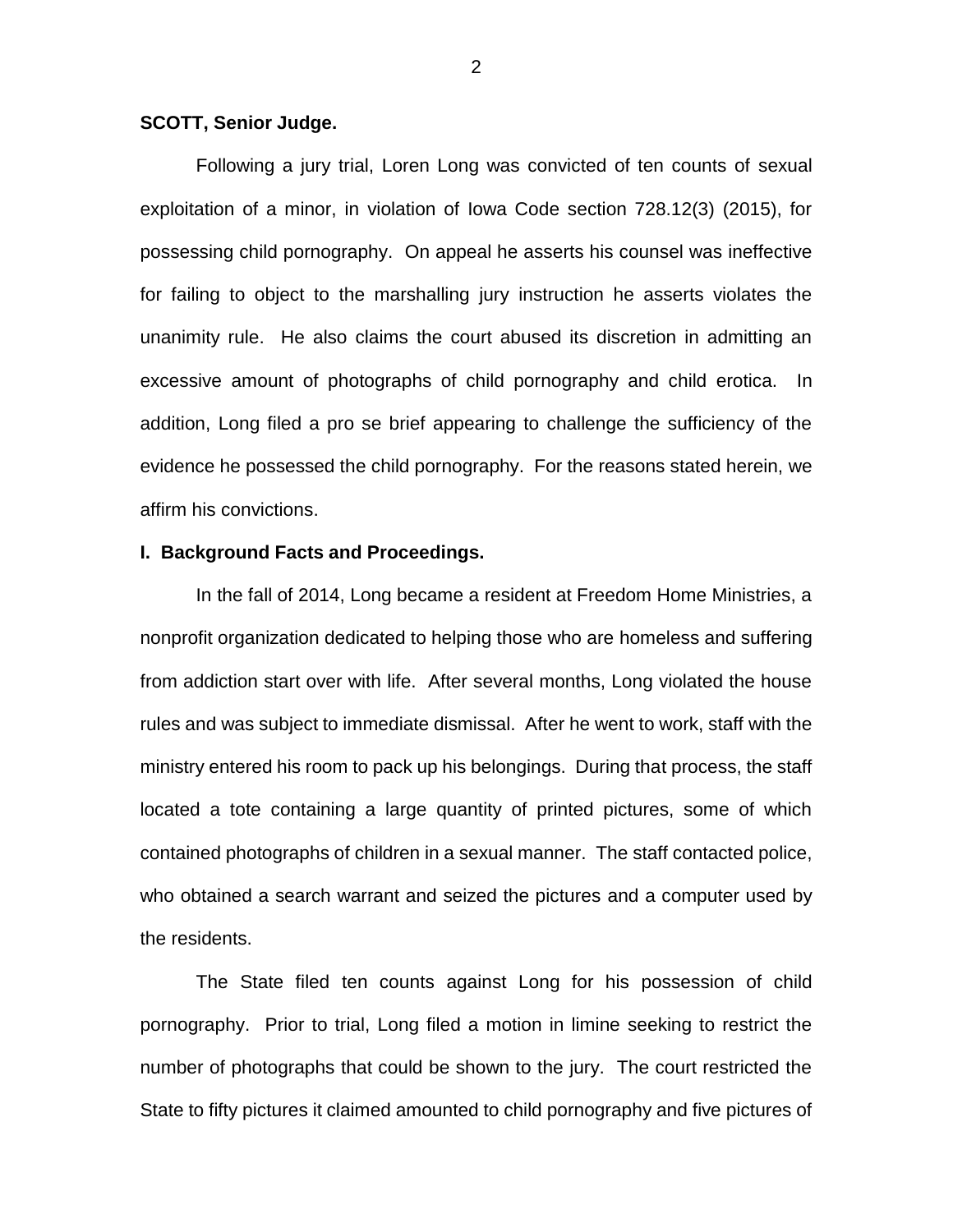child erotica, which was less than the 124 total pictures the State intended to enter into evidence. The case proceeded to jury trial in February 2017, and the jury returned a guilty verdict on each of the ten counts. Long was sentenced to two years in prison on each of the ten counts and those terms were ordered to run consecutively for a total term of twenty years. He now appeals.

#### **II. Scope and Standard of Review.**

We review de novo Long's claim his counsel was ineffective in failing to object to the marshalling jury instruction. *See State v. Ondayog*, 722 N.W.2d 778, 783 (Iowa 2006). The district court's decision to admit photographic evidence is reviewed for abuse of discretion. *State v. Hunt*, 801 N.W.2d 366, 374 (Iowa Ct. App. 2011) ("The determination to admit or to refuse admission into evidence of the photographs lies initially in the discretion of the trial court, and we will not reverse except when an abuse of discretion is shown, as where the evidence is clearly irrelevant or prejudicial." (citation omitted)). Finally, to the extent Long raises a challenge to the sufficiency of the evidence to prove he possessed the child pornography, our review is for the correction of errors at law. *See State v. Ortiz*, 905 N.W.2d 174, 179 (Iowa 2017).

#### **III. Ineffective Assistance of Counsel—Jury Instruction.**

Iowa Code section 728.12(3) provides, in part: "It shall be unlawful to knowingly purchase or possess a visual depiction of a minor engaging in a prohibited sexual act or the simulation of a prohibited sexual act." The code provision goes on to provide:

A visual depiction containing pictorial representations of different minors shall be prosecuted and punished as separate offenses for each pictorial representation of a different minor in the visual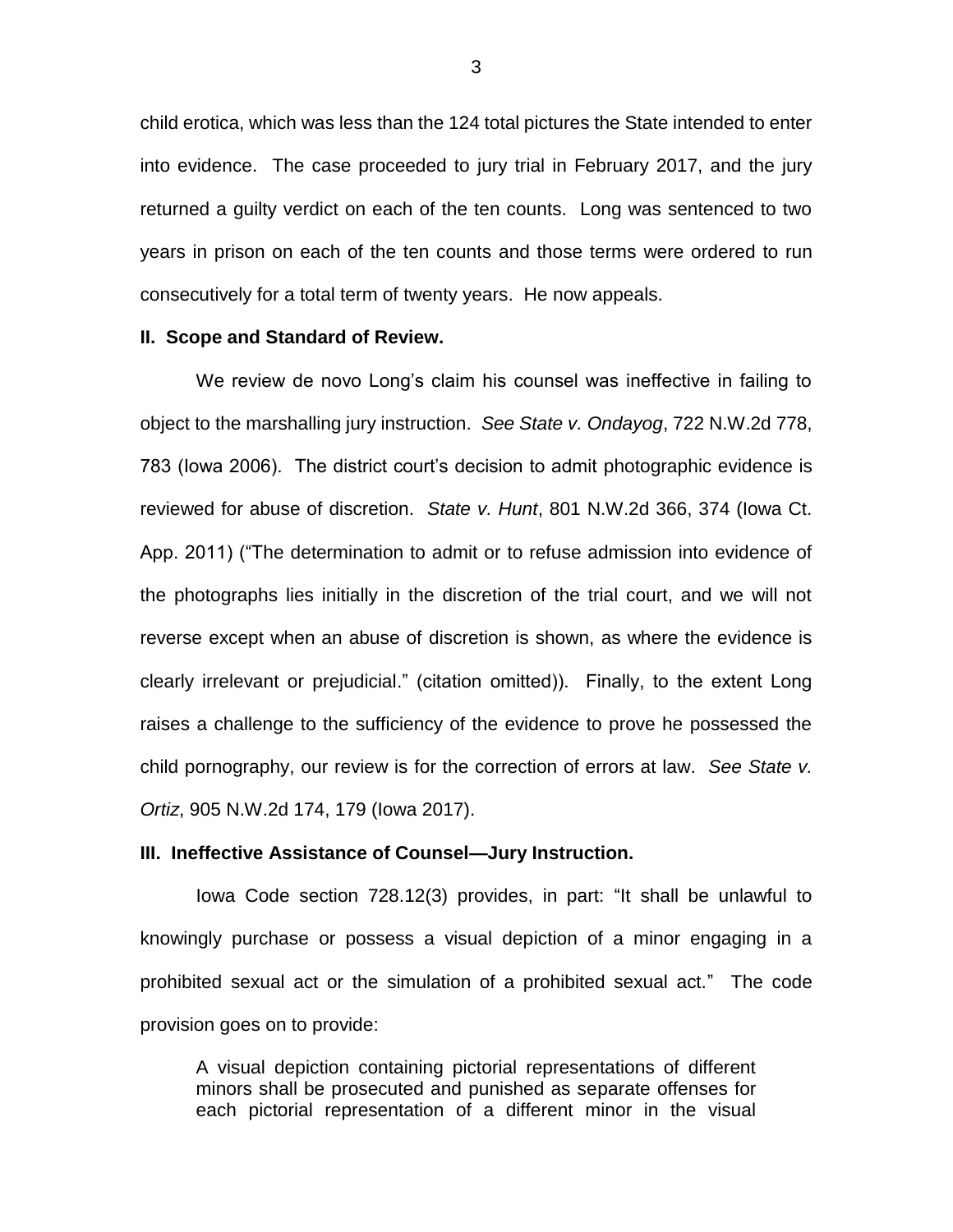depiction. However, violations of this subsection involving multiple visual depictions of the same minor shall be prosecuted and punished as one offense.

Iowa Code § 728.12(3). The jury was provided fifty separate exhibits the State

asserted amounted to child pornography, and there were ten separate identical

counts filed against Long, but none of the counts referenced a specific exhibit.

The single marshalling jury instruction provided:

The State must prove both of the following elements of Sexual Exploitation of a Minor:

1. On or about the 14th day of July, 2015, the defendant knowingly possessed a print or visual medium.

2. That print or visual medium shows a person under the age of 18 years:

a. engaging in a prohibited sexual act, or

b. engaged in the simulation of a prohibited sexual act.

The jury was then given ten separate verdict forms, and they indicated on each form that they found Long guilty of sexual exploitation of a minor.

Long contends the State did not put on evidence that the pictures were of at least ten different children and the jury was not given an instruction that it had to find ten separate children depicted in the exhibits of child pornography to find him guilty of ten counts. Because each count was not associated with a picture, Long contends there is a very good likelihood the jury was not unanimous on which of the photos served as the basis for the ten convictions. He therefore asserts his due process rights were violated. Acknowledging that trial counsel did not object to the marshalling jury instruction, Long claims counsel provided ineffective assistance.

To prove his claim of ineffective assistance, Long must prove by a preponderance of the evidence counsel failed to perform an essential duty and he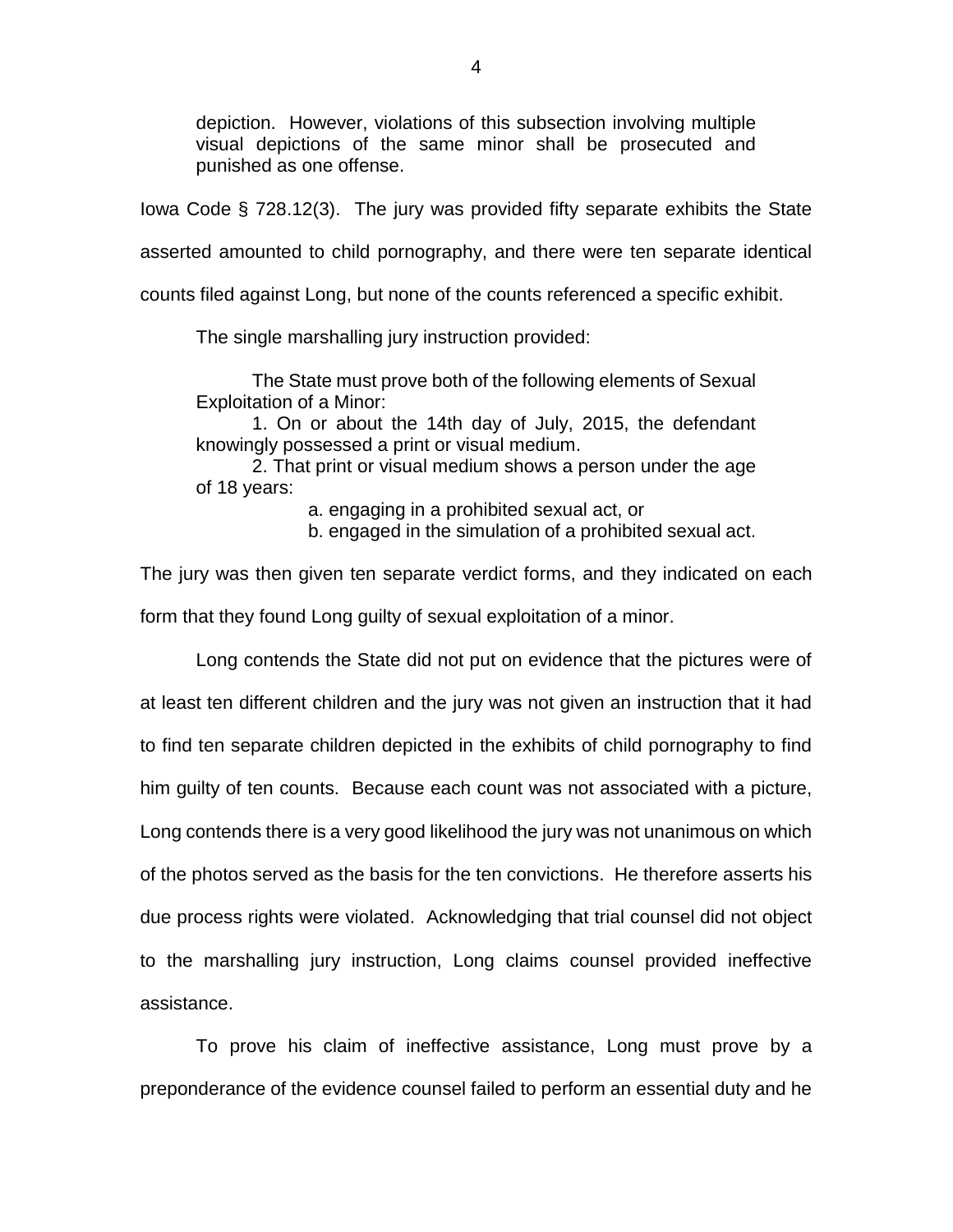suffered prejudice as a result. *See State v. Clay*, 824 N.W.2d 488, 495 (Iowa 2012). "Unless a defendant makes both showings, it cannot be said that the conviction . . . resulted from a breakdown in the adversary process that renders the result unreliable." *Id*. (citations omitted). Thus, if we conclude that Long cannot establish prejudice, we need not address whether counsel breached an essential duty. *See State v. Lopez*, 872 N.W.2d 159, 169 (Iowa 2015) ("For most ineffectiveassistance-of-counsel claims, the court may consider either the prejudice prong or breach of duty first, and failure to find either one will preclude relief.").

As to the fifty exhibits the State alleged amounted to child pornography, Long claims "one picture was entered into evidence twice," it looks to be the same child in exhibits 57 and 67, and it could be the same person in exhibit 12 and exhibit 27. Long also claims the child's face is not visible or is obscured in fourteen exhibits. In addition, Long asserts four exhibits were collages of pictures, and one collage exhibit contained images of two different children. Finally, we note testimony established one of the collage exhibits depicted three different children. *See* Iowa Code § 728.12(3) ("A visual depiction containing pictorial representations of different minors shall be prosecuted and punished as separate offenses for each pictorial representation of a different minor in the visual depiction.").

Even removing the exhibits Long claims are duplicative or alleges could involve the same child and removing the exhibits where Long asserts the child's face is not visible or is obscured, the jury still had more than thirty pictures that were sufficient to support the ten counts against Long. The evidence produced at trial clearly contained images of more than ten different children engaged in a prohibited sexual act. *See id.* § 728.1(7) (defining prohibited sexual act). While

5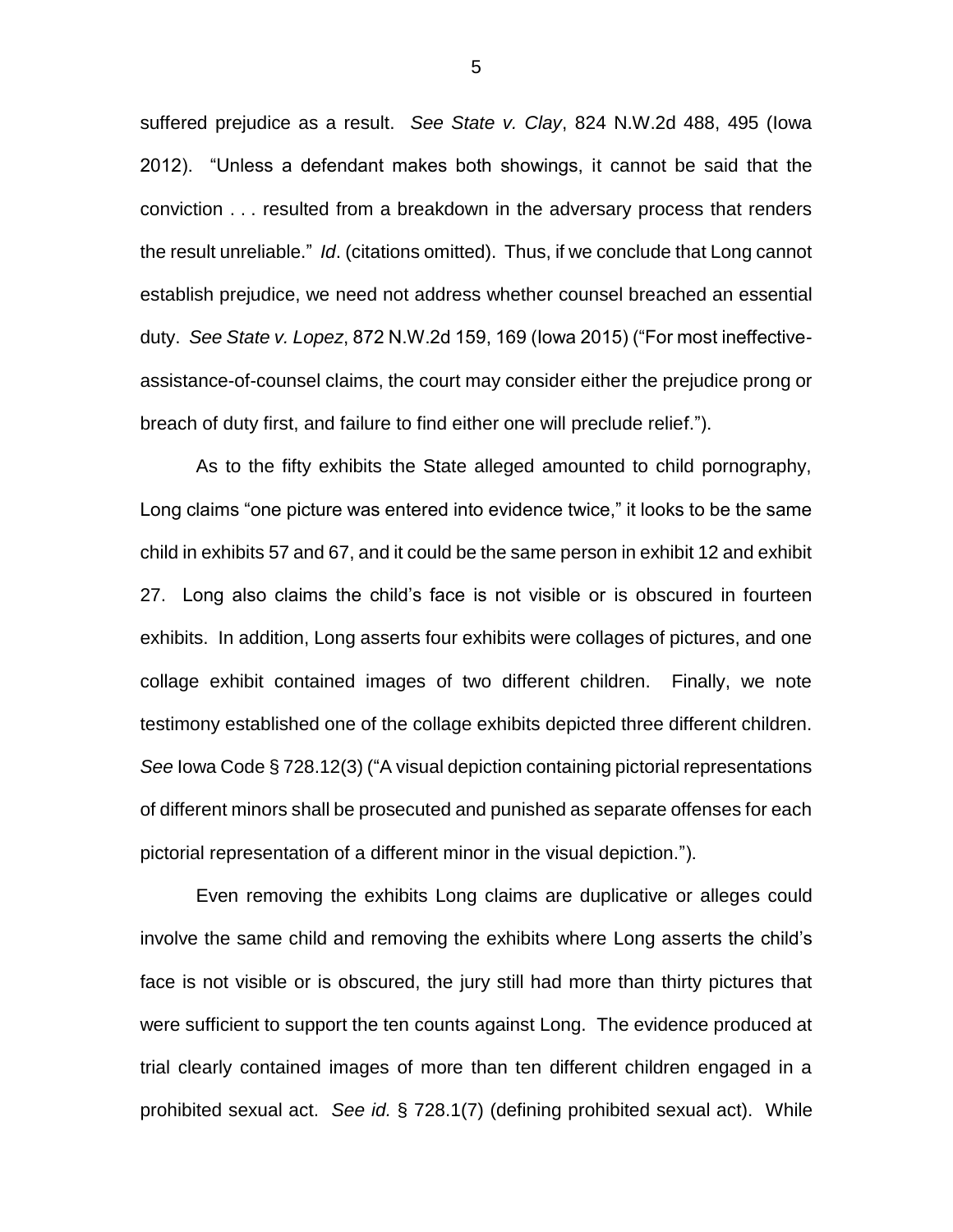Long claims his due process rights were violated because counsel did not ensure that the jury differentiated between the charges, the jury was given an instruction providing:

The defendant has been charged with 10 counts. This is just a method for bringing each of the charges to trial. If you find the defendant guilty or not guilty on any one of the 10 counts, you are not to conclude the defendant is guilty or not guilty on the others. You must determine whether the defendant is guilty or not guilty separately on each count.

In *State v. See*, 805 N.W.2d 605, 607 (Iowa Ct. App. 2011), this court concluded the defendant failed to establish prejudice based on counsel's failure to object to undifferentiated marshalling jury instructions, in part, because there was evidence supporting each of the three counts of sexual abuse and the jury was instructed to consider the defendant's guilt separately on each count.<sup>1</sup> While we agree the better practice may have been to assign a photograph to each of the ten counts so it is clear which photograph the jury used to reach each of its verdicts, we conclude the result would have been the same had counsel objected and the jury instruction had been modified. *See Lopez*, 872 N.W.2d at 169 ("Prejudice is generally found only if 'but for counsel's unprofessional errors, the result of the proceeding would have been different.'" (citations omitted)); *see also State v. White*, No. 12-1256, 2013 WL 4504896, at \*4 (Iowa Ct. App. Aug. 21, 2013) (noting the victim described more than three incidents of sexual abuse and the defendant

 $\overline{a}$ 

<sup>1</sup> We disagree with Long's assertion that the concurring opinion in *State v. James*, No. 13- 1067, 2014 WL 4230203, at \*8–9 (Iowa Ct. App. Aug. 27, 2014) (Tabor, J., concurring specially), mandates a new trial in this case. The *James* case dealt with the State charging "two separate crimes involving two distinct injuries to two different victims" in one jury instruction. 2014 WL 4230203, at \*8. In this case, the jury instruction charged only one crime, and the jury had to find Long committed the crime ten times. Because there was evidence to support the conclusion the crime occurred more than ten times, we find no prejudice in counsel's failure to object to the jury instruction.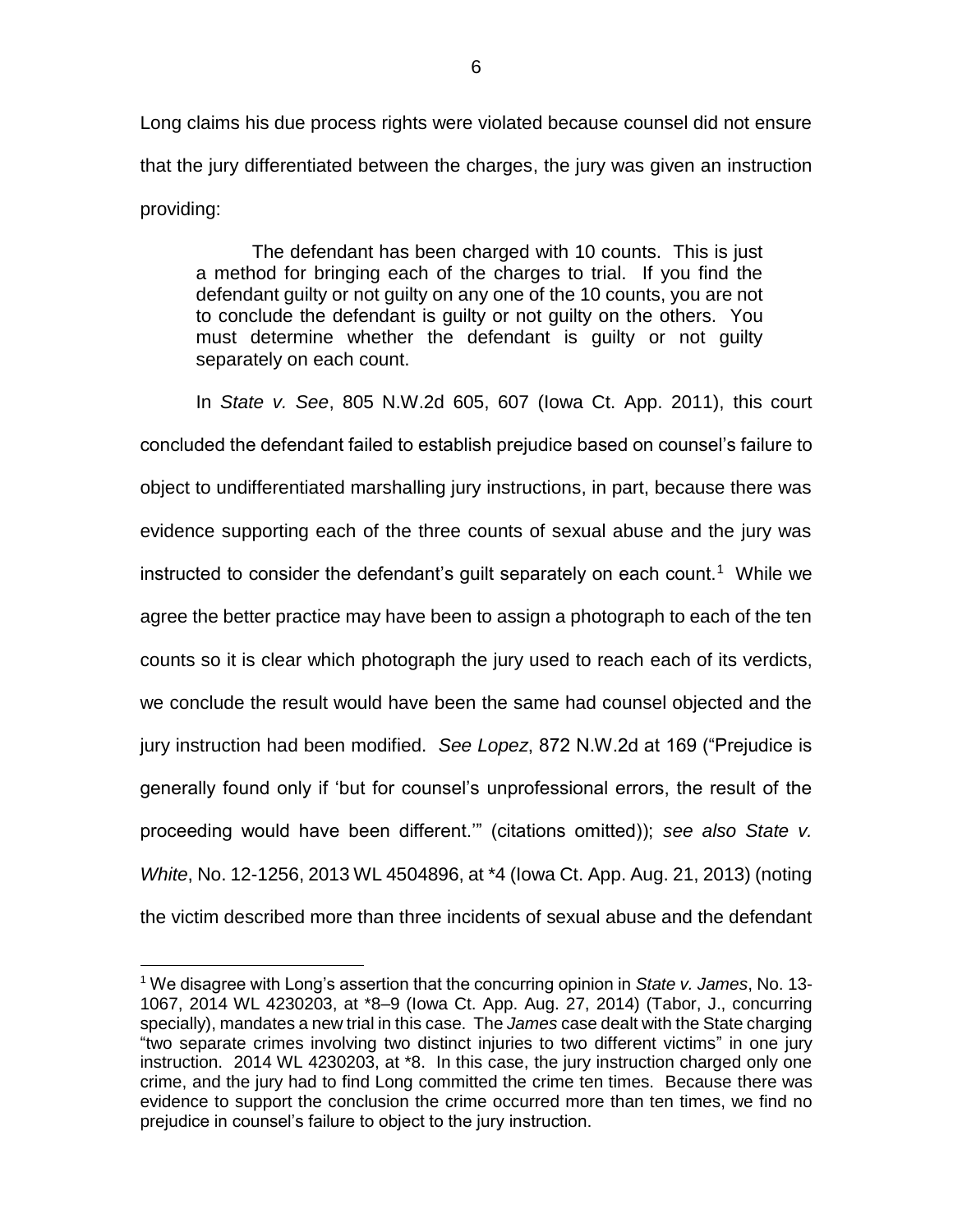could not establish prejudice due to the three undifferentiated jury instructions). Because Long cannot establish he was prejudiced by counsel's failure to object to the jury instructions, we deny his ineffective-assistance claim.

#### **IV. Admission of Photographs.**

Next, Long asserts the court abused its discretion in admitting fifty child pornography exhibits when the State only charged ten counts. He claims the number of images was excessive and the probative value was substantially outweighed by the prejudicial effect of so many images. According to Long, the number of images served no purpose but to inflame the emotions of the jury, and the State should have been limited to the number of images constituting the crimes charged.

The State supported the admission of the extra images to counter the anticipated defense of mistake of fact—it was less likely Long mistakenly possessed the child pornography images discovered amongst his other pornographic material due to the sheer number of child pornography images. While the State sought to admit 114 images of child pornography and ten images of child erotica, the district court limited the State to fifty child pornography images and five child erotica images.

"Ordinarily, the test of admissibility of photographs is relevancy and materiality." *Hunt*, 801 N.W.2d at 374 (citation omitted). Relevant evidence is generally admissible, *see* Iowa R. Evid. 5.402, but relevant evidence may be excluded "if its probative value is substantially outweighed by a danger of . . . unfair prejudice," *see* Iowa R. Evid. 5.403. "Evidence that 'appeals to the jury's sympathies, arouses its sense of horror, provokes its instinct to punish, or triggers

7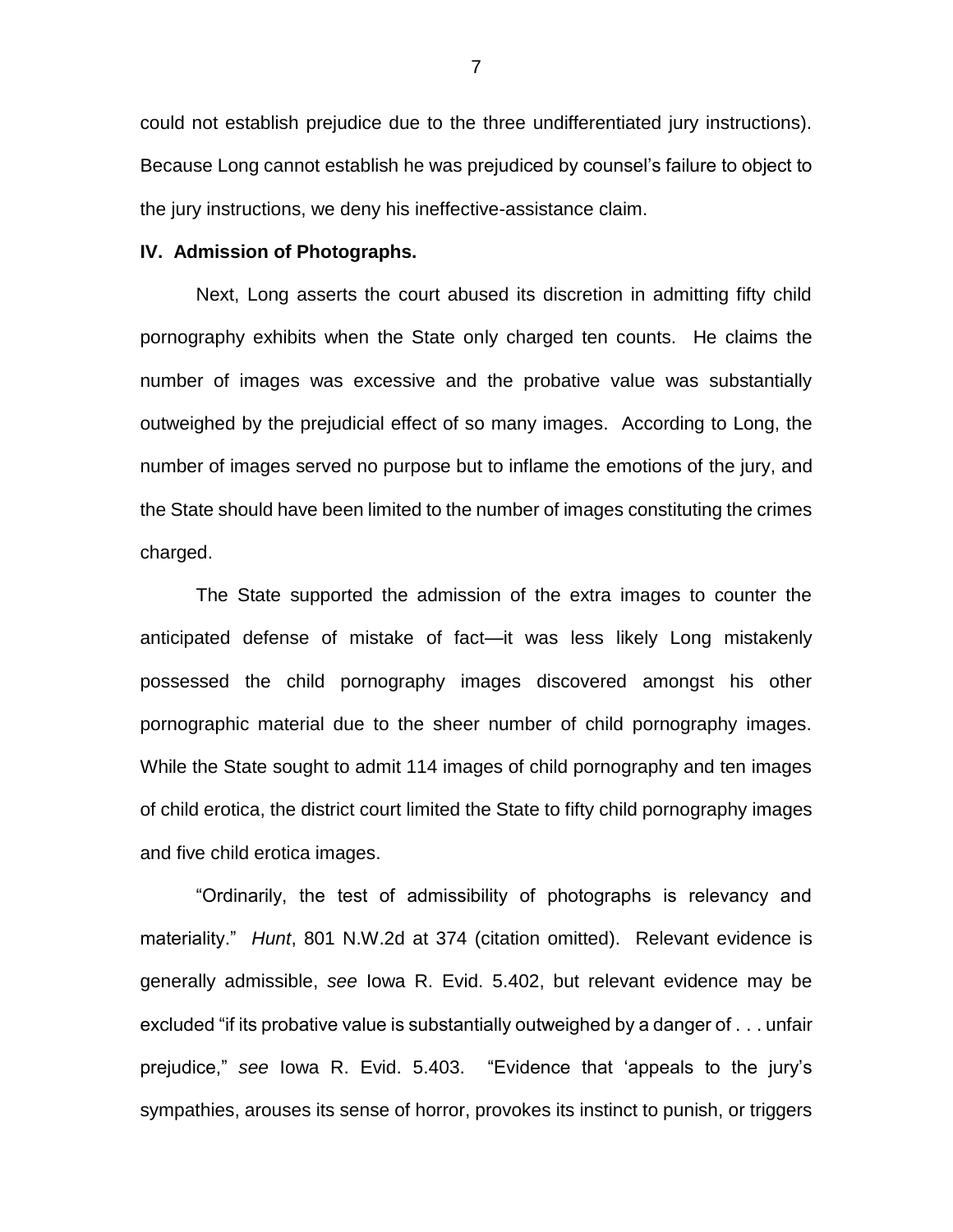other mainsprings of human action [that] may cause a jury to base its decision on something other than the established propositions in the case' is unfairly prejudicial." *State v. Henderson*, 696 N.W.2d 5, 10–11 (Iowa 2005) (alteration in original) (citation omitted).

We agree the images admitted in this case are at a minimum distasteful, shocking, and deplorable, but that is the nature of the charged offenses. *See State v. Munz*, 355 N.W.2d 576, 580 (Iowa 1984) ("The photographs were, to put it mildly, explicit. Considered outside the factual context of this case, they could even be characterized as shocking. But the crimes charged were shocking . . . ."); *State v. Fuhrmann*, 257 N.W.2d 619, 625 (Iowa 1977) ("The grisly nature of these photographs is an unavoidable result of the nature of the killing."). The concern with unfairly prejudicial evidence is that the jury could "base its decision on something other than the established propositions in the case." *Henderson*, 696 N.W.2d at 10–11. The "extra" images Long contends were unfairly prejudicial were of the exact same type of evidence as the images that proved the charges against him. *See State v. Larsen*, 512 N.W.2d 803, 808 (Iowa Ct. App. 1993) ("[T]he uncharged crime 'did not involve conduct any more sensational or disturbing' than the charged crime, so as to warrant exclusion under Iowa Rule of Evidence [5.]403." (citation omitted)). We therefore conclude the extra images were not unfairly prejudicial, and the district court did not abuse its discretion in admitting fifty images of child pornography.

## **V. Sufficiency of the Evidence.**

Finally, Long filed a pro se brief in this case challenging a number of factual statements contained in the State's appellate brief and appearing to dispute the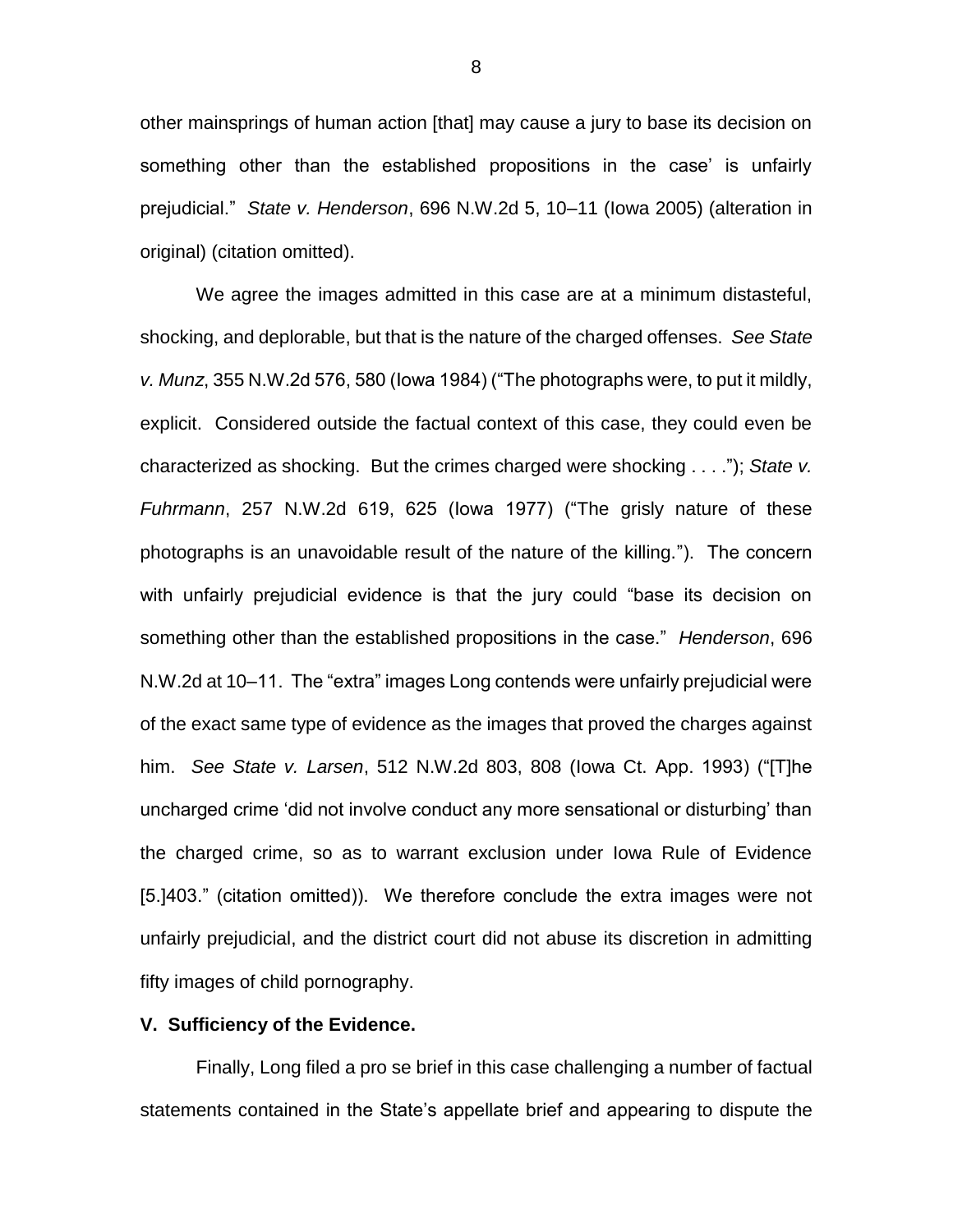jury's finding he possessed child pornography. We interpret this brief as a challenge to the sufficiency of the evidence supporting his convictions. He does not challenge the conclusion that the images show persons engaged in a prohibited sexual act, but he claims the officer who testified as to the approximate age of the children in the photos was not an expert on aging,<sup>2</sup> and he also asserts he did not possess the images.

In a sufficiency-of-the-evidence challenge,

[w]e view the evidence "in the light most favorable to the State, including all reasonable inferences that may be fairly drawn from the evidence." We uphold the verdict if substantial evidence in the record supports it. "Evidence is . . . substantial if, when viewed in the light most favorable to the State, it can convince a rational jury that the defendant is guilty beyond a reasonable doubt."

*Ortiz*, 905 N.W.2d at 180 (citations omitted).

 $\overline{a}$ 

The State presented evidence that the child pornography was found in a tote Long admitted to owning, amongst his other pornographic material and other personal effects, in his closet in his locked bedroom at the Freedom Home Ministries house. While Long testified at trial there was another resident in the house that held a grudge against him and the bedroom locks could be overpowered with a butter knife, the jury was free to disregard his testimony. *State v. Sanford*, 814 N.W.2d 611, 615 (Iowa 2012) ("Inherent in our standard of review of jury verdicts in criminal cases is the recognition that the jury [is] free to reject certain evidence, and credit other evidence." (alteration in original) (citation

 $2$  We note defense counsel did not challenge the admissibility of the State's expert witness, who testified as to the pictures and the approximate age of the children depicted. However, we bypass the error-preservation concern and address the claim on the merits. S*ee State v. Taylor*, 596 N.W.2d 55, 56 (Iowa 1999) (choosing to pass over "serious preservation-of-error problems" and address the merits of the claim).